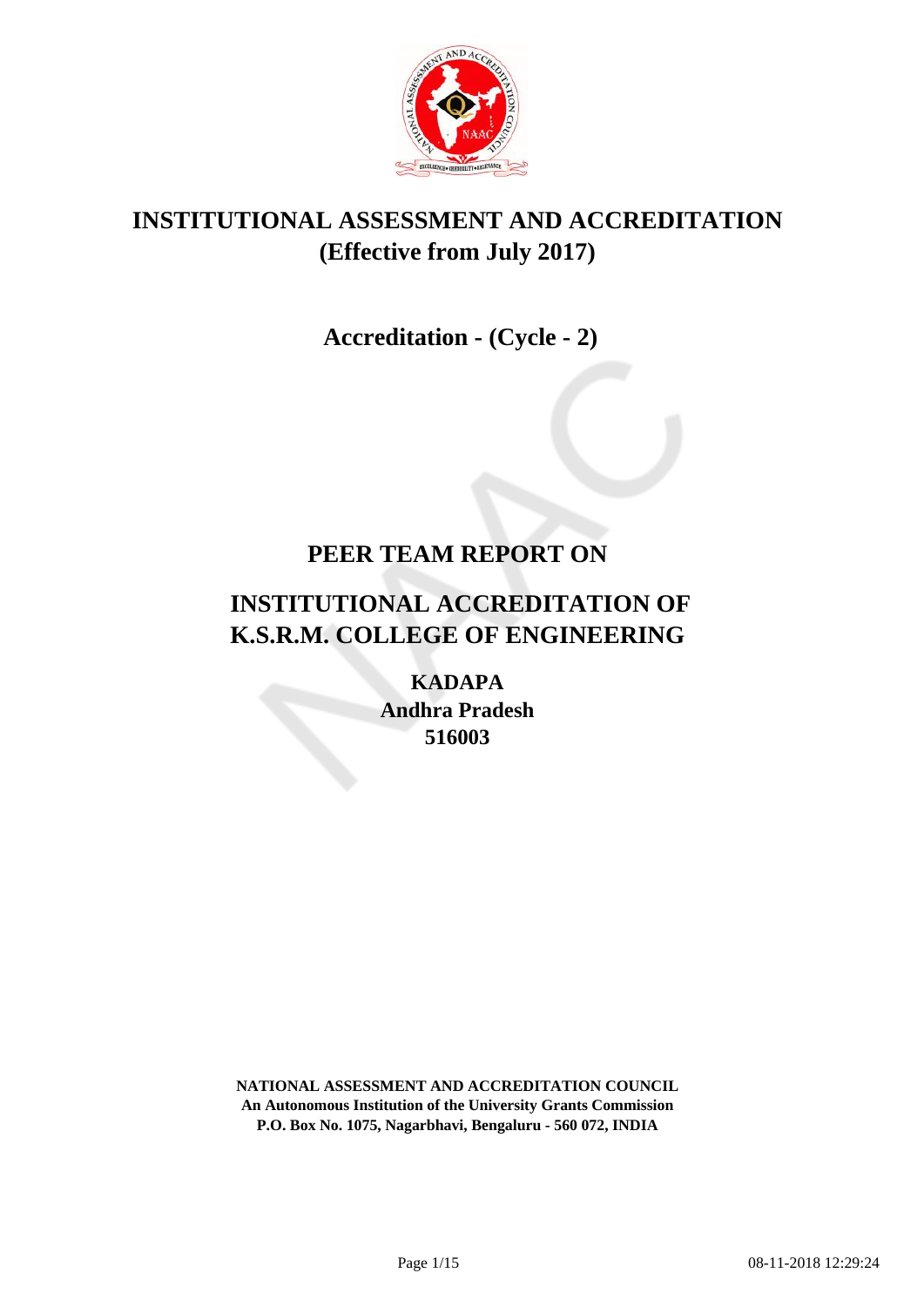## **Section I:GENERAL INFORMATION**

| 1. Name & Address of the           | K.S.R.M. COLLEGE OF ENGINEERING                                     |                                                 |  |
|------------------------------------|---------------------------------------------------------------------|-------------------------------------------------|--|
| institution:                       | <b>KADAPA</b>                                                       |                                                 |  |
|                                    | <b>Andhra Pradesh</b>                                               |                                                 |  |
|                                    | 516003                                                              |                                                 |  |
| 2. Year of Establishment           | 1980                                                                |                                                 |  |
| 3. Current Academic Activities at  |                                                                     |                                                 |  |
| the Institution(Numbers):          |                                                                     |                                                 |  |
| Faculties/Schools:                 |                                                                     |                                                 |  |
| Departments/Centres:               | 6                                                                   |                                                 |  |
| Programmes/Course offered:         | 14                                                                  |                                                 |  |
| <b>Permanent Faculty Members:</b>  | 194                                                                 |                                                 |  |
| <b>Permanent Support Staff:</b>    | 111                                                                 |                                                 |  |
| Students:                          | 2735                                                                |                                                 |  |
| 4. Three major features in the     | 1. Recognized under 2(f) and 12(B) categories of UGC                |                                                 |  |
| institutional Context              | 2. ISO 9001:2015, ISO 9001:2008 and 140001:2004 certified           |                                                 |  |
| (Asperceived by the Peer Team):    | autonomous college                                                  |                                                 |  |
|                                    | 3. Catering to the needs of the poor and underprivileged section of |                                                 |  |
|                                    | the society                                                         |                                                 |  |
| 5. Dates of visit of the Peer Team | From: $05-10-2018$                                                  |                                                 |  |
| (A detailed visit schedule may be  | $To: 06-10-2018$                                                    |                                                 |  |
| included as Annexure):             |                                                                     |                                                 |  |
| 6. Composition of Peer Team        |                                                                     |                                                 |  |
| which undertook the on site visit: |                                                                     |                                                 |  |
|                                    | <b>Name</b>                                                         | Designation & Organisation Name                 |  |
| Chairperson                        | DR. SHOROSIMOHAN DAN                                                | FormerVice Chancellor, The                      |  |
|                                    |                                                                     | <b>University of Burdwan</b>                    |  |
| Member Co-ordinator:               | DR. AMIYA KUMAR RATH                                                | Director, College of Engineering<br>Bhubaneswar |  |
| Member:                            | MR. P C CHOUBEY                                                     |                                                 |  |
| NAAC Co - ordinator:               | DR. GANESH HEGDE                                                    |                                                 |  |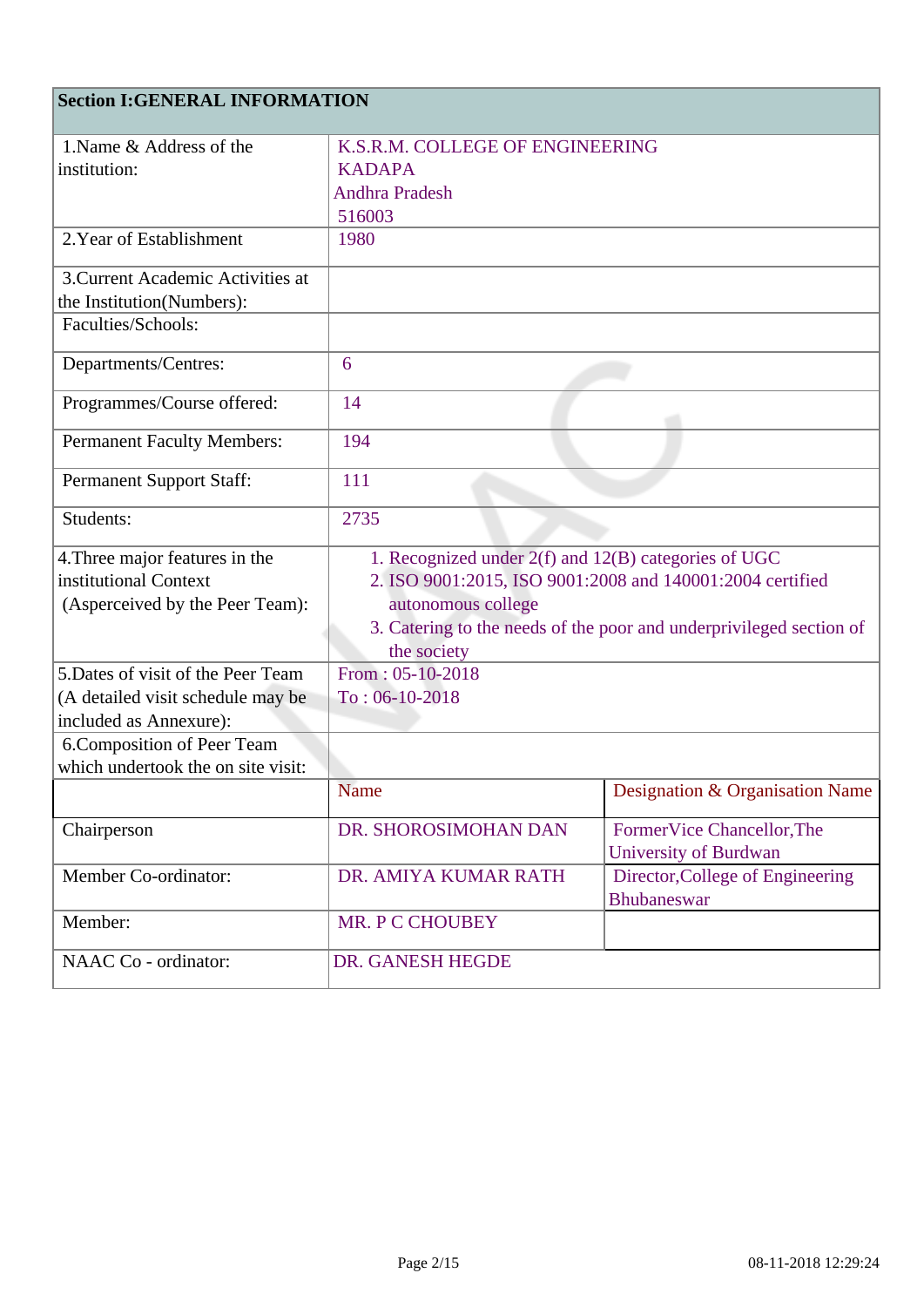### **Section II:CRITERION WISE ANALYSIS**

Observations (Strengths and/or Weaknesses) on each qualitative metrices of the key Indicator under the respective criterion(This will be a qualitative analysis of descriptive nature aimed at critical analysis presenting strength and weakness of HEI under each criteria)

|                                                                                                             | Criterion1 - Curricular Aspects (Key Indicator and Qualitative Metrices(QlM) in Criterion1)     |  |  |
|-------------------------------------------------------------------------------------------------------------|-------------------------------------------------------------------------------------------------|--|--|
| 1.1                                                                                                         | <b>Curriculum Design and Development</b>                                                        |  |  |
| Curricula developed /adopted have relevance to the local/ national / regional/global developmental<br>1.1.1 |                                                                                                 |  |  |
| OlM                                                                                                         | needs with learning objectives including program outcomes, program specific outcomes and        |  |  |
|                                                                                                             | course outcomes of all the program offered by the Institution                                   |  |  |
| 1.2                                                                                                         | <b>Academic Flexibility</b>                                                                     |  |  |
| 1.3                                                                                                         | <b>Curriculum Enrichment</b>                                                                    |  |  |
| 1.3.1                                                                                                       | Institution integrates cross cutting issues relevant to Gender, Environment and Sustainability, |  |  |
| QlM                                                                                                         | Human Values and Professional Ethics into the Curriculum                                        |  |  |
| 1.4                                                                                                         | <b>Feedback System</b>                                                                          |  |  |

#### Qualitative analysis of Criterion 1

The college was established in 1980 with a view to be a centre of excellence in engineering and technical education. The college has obtained the Autonomous status of in the year 2014. At present it offers five UG, five PG and four Ph.D. programmes. The college has obtained 2(f) and 12(B) status from UGC. The campus area is 35.23 acres. College has taken steps to prepare the Curricula of all the programmes based on the Graduate Attributes of NBA. While designing the curriculum, feedback taken from employer and alumni have been taken into consideration by the Board of Studies (BOS). Mini projects have been added in the curriculum in different semesters. There are representatives of industry experts and faculty members in BOS of the college. The curricula offer choices of electives. All the branches have a course in communication skills. The institute has an Academic Committee comprising Principal, Heads of the Departments and others for planning and monitoring overall academic activities of the institution. Academic calendar is prepared and implemented. Principal convenes meeting of all the teaching and non-teaching staff before commencement of classes of each semester. Individual faculty members upload their course plan before commencement of classes. The effective implementation of curricula is ensured by supplementing classroom teaching with expert lectures, seminars, mini-projects, industry visits, tutorials, assignments and NPTEL lectures, etc. SMS are sent to the parents of absent students. College develops action plans for effective implementation of the curriculum. Continuous monitoring of syllabus coverage is taking place by the individual faculty. The institute takes feedback from students to improve teaching learning process. Few training programs conducted by inviting industry experts. Different departments organize seminars, workshops, industrial visits to meet the need of the students. Some Memorandum of Understanding was signed with industries to help the students to learn beyond the syllabus, however the outcomes needs to be properly monitored. College addresses issues related to environment and organizes tree plantation, blood donation camp, social awareness programmes, digital awareness programmes etc. through its NSS unit. Every year students organise national level student's symposium in which different events on professional ethics are show cased. It has technical clubs to enhance technical and social awareness among students. Add on and skill development courses need to be introduced. Structured feedback needs to be further strengthened.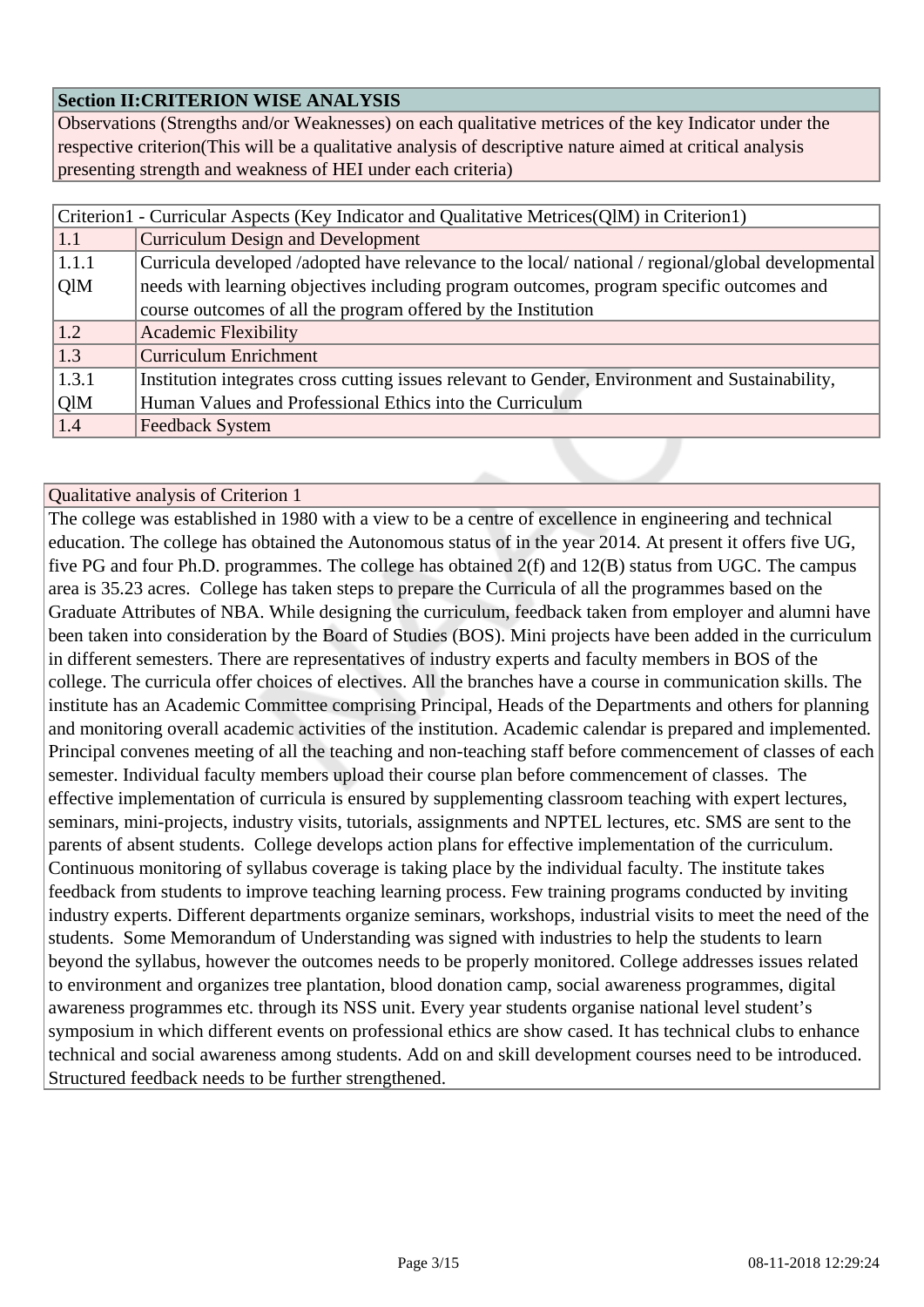|                                                                  | Criterion2 - Teaching-learning and Evaluation (Key Indicator and Qualitative Metrices(QlM) in Criterion2) |  |  |
|------------------------------------------------------------------|-----------------------------------------------------------------------------------------------------------|--|--|
| 2.1                                                              | <b>Student Enrollment and Profile</b>                                                                     |  |  |
| 2.2                                                              | <b>Catering to Student Diversity</b>                                                                      |  |  |
| 2.2.1                                                            | The institution assesses the learning levels of the students, after admission and organises special       |  |  |
| QlM                                                              | programs for advanced learners and slow learners                                                          |  |  |
| 2.3                                                              | <b>Teaching-Learning Process</b>                                                                          |  |  |
| 2.3.1                                                            | Student centric methods, such as experiential learning, participative learning and problem solving        |  |  |
| QlM<br>methodologies are used for enhancing learning experiences |                                                                                                           |  |  |
| 2.3.4                                                            | Preparation and adherence to Academic Calendar and Teaching plans by the institution                      |  |  |
| QlM                                                              |                                                                                                           |  |  |
| 2.4                                                              | <b>Teacher Profile and Quality</b>                                                                        |  |  |
| 2.5                                                              | <b>Evaluation Process and Reforms</b>                                                                     |  |  |
| 2.5.4                                                            | Positive impact of reforms on the examination procedures and processes including IT integration           |  |  |
| QlM                                                              | and continuous internal assessment on the examination management system                                   |  |  |
| 2.6                                                              | <b>Student Performance and Learning Outcomes</b>                                                          |  |  |
| 2.6.1                                                            | Program outcomes, program specific outcomes and course outcomes for all programs offered by               |  |  |
| QlM                                                              | the Institution are stated and displayed on website and communicated to teachers and students             |  |  |
| 2.6.2                                                            | Attainment of program outcomes, program specific outcomes and course outcomes are evaluated               |  |  |
| QlM                                                              | by the institution                                                                                        |  |  |
| 2.7                                                              |                                                                                                           |  |  |

KSRM College of Engineering follows the admission process as per the guidelines given by the Government of Andhra Pradesh through EAMCET and ECET for B.Tech programme and through GATE and PGECET for M.Tech programme. Admissions to the UG programmes are by and large good. However, admissions to the PG programmes are very weak and there are 06 students enrolled in Ph. D. Programmes. The admission process is transparent, and the reservation policy is followed as per state Govt. norms. Institute conducts induction program for the first year students immediately after they join. Mechanism in place to provide necessary supports for the slow learners. Faculty members are Qualified and experienced. Out of 194 permanent teachers 56 have PhDs, 4 MPhils, and remaining M.Tech in respective stream. There is a provision for visit the industry and attend the internship for the students. Faculties are encouraged to participate in seminars, workshops, conferences. Induction program is organized for the beginners on the first day of holding classes. Students are made aware of the academic and other facilities available in the college. Learning levels of the learners are initially identified on the basis of results of internal and end semester examinations and through some less formal methods. For every class there exists one faculty adviser to monitor the progress of each students, particularly to look after the needs of the slow learners. Slow learners are provided with remedial classes and coaching classes. Lectures of expert persons on value addition are arranged for all students. Advanced learners are encouraged to take part in online courses of NPTEL. Activities for advanced learners need to be encouraged suitably. There is special provision for soft skill training and counselling for all students since the College has identified the lack of communication skills as a major challenge facing them. Classes are held regularly and are largely in the conventional lecture mode. However, ICT enabled teaching-learning method is also in practice. Active learning, experiential learning and project-based learning are also practiced making the learning student centric. Industrial visits also help to improve the learning level of the students. Laboratory manuals prepared by faculty members which are useful to the students. These manuals contain the theory and the procedure to be adopted by the students in carrying out the work. Out of 194 permanent teachers nearly 29% teachers have Ph. D. degrees and remaining has PG qualifications. Faculty members having only PG degree be encouraged to pursue Ph.D. Programmes. The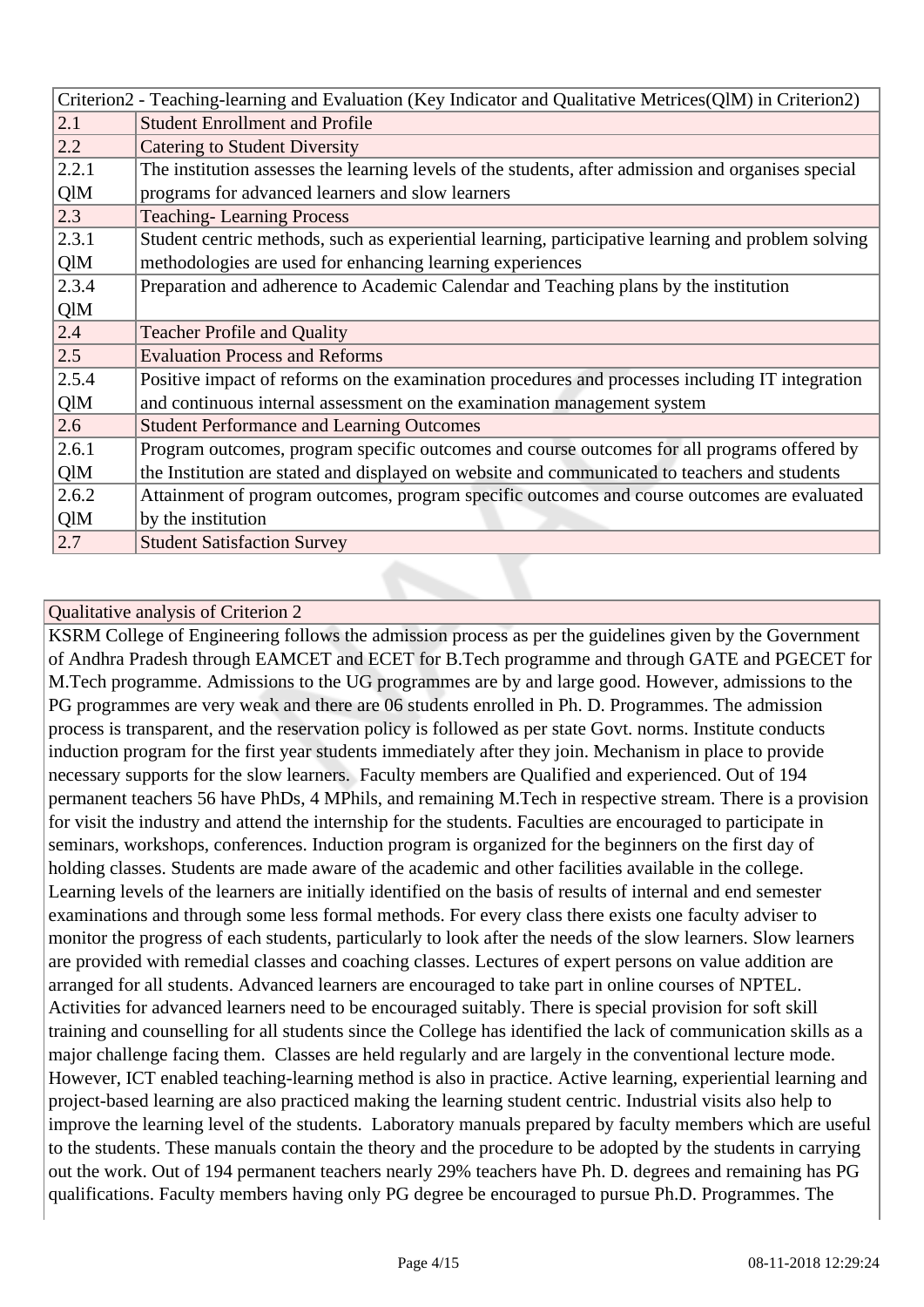academic calendar is strictly followed by all the departments and teachers prepare teaching plan before commencement of each semester. Students have the opportunity to see their examination answer sheets, discuss with teachers to ensure transparency in internal examinations. Continuous evaluation takes the form of mid-term and end-term examinations. Overall performance, attendance, feedback is communicated to the respective guardians. Examination management system is computerized. POs and PSOs are displayed for teachers and students in institute web site, notice board and some other places. Parents and new students are made aware of POs during orientation programme conducted at time of commencement of first year class.

Attainment of POs and PSOs are yet to be an integral part of the institute. Internal and external academic audit to be initiated by the IQAC.

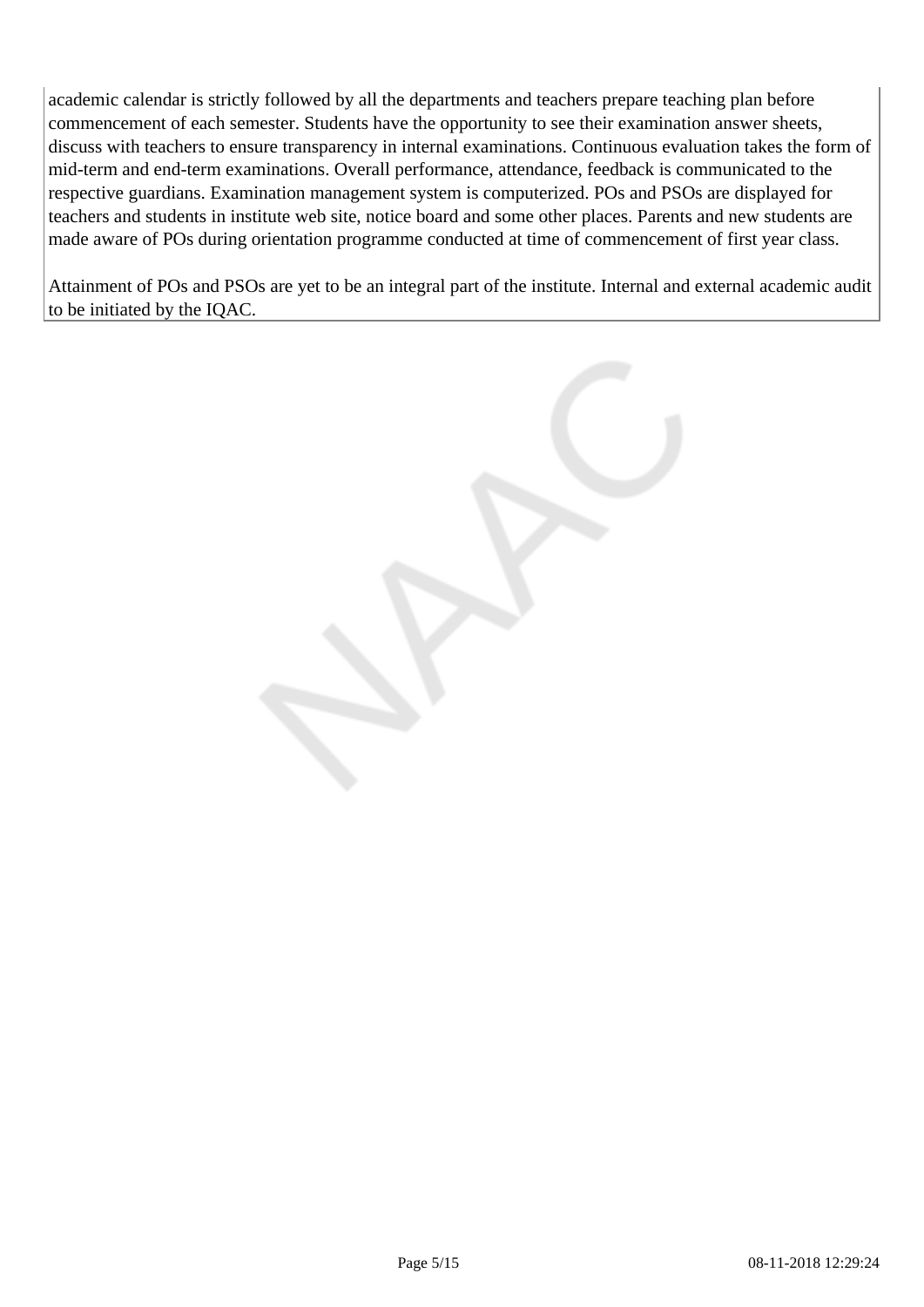| Criterion3 - Research, Innovations and Extension (Key Indicator and Qualitative Metrices (QIM) in |                                                                                                 |  |  |
|---------------------------------------------------------------------------------------------------|-------------------------------------------------------------------------------------------------|--|--|
|                                                                                                   | Criterion3)                                                                                     |  |  |
| 3.1                                                                                               | Promotion of Research and Facilities                                                            |  |  |
| 3.2                                                                                               | <b>Resource Mobilization for Research</b>                                                       |  |  |
| 3.3                                                                                               | <b>Innovation Ecosystem</b>                                                                     |  |  |
| 3.3.1                                                                                             | Institution has created an eco system for innovations including Incubation centre and other     |  |  |
| QlM                                                                                               | initiatives for creation and transfer of knowledge                                              |  |  |
| 3.4                                                                                               | <b>Research Publications and Awards</b>                                                         |  |  |
| 3.5                                                                                               | Consultancy                                                                                     |  |  |
| 3.6                                                                                               | <b>Extension Activities</b>                                                                     |  |  |
| 3.6.1                                                                                             | Extension activities in the neighbourhood community in terms of impact and sensitising students |  |  |
| QlM                                                                                               | to social issues and holistic development during the last five years                            |  |  |
| 3.7                                                                                               | Collaboration                                                                                   |  |  |

The college has set up a Centre for Research and Innovation (CRI) with experts from academia and industries under the Chairmanship of Principal to create and nurture the research and innovation ecosystem in the college. The institute has signed 20 MOU's. The institute takes special efforts for transfer of knowledge by organizing various technical activities. The institute provides financial and infrastructural support for organizing programmes. A few faculties are recognised as research guides. PG teachers should be encouraged and facilitated to enrol for Ph.D. Teachers with Ph.D degrees to be motivated to guide research scholars and receive extramural projects from different funding agencies including industries. Start-up/seed grants are to be provided to more faculty members. The college has completed few research projects. Some of the faculties are having good publications in journals having impact factor. All faculty members to be encouraged to publish papers in good and reputed journals and journals with good impact factor. Some faculty members are doing consultancy in their respective areas. The college has generated revenue more than Rupees one crore through consultancy. The institute is actively involved in extension activities like skill development training to educate unemployed youth, training on basic computer fundamental, environment awareness camp, providing the local children with tutorials in Mathematics, English, Science and social science.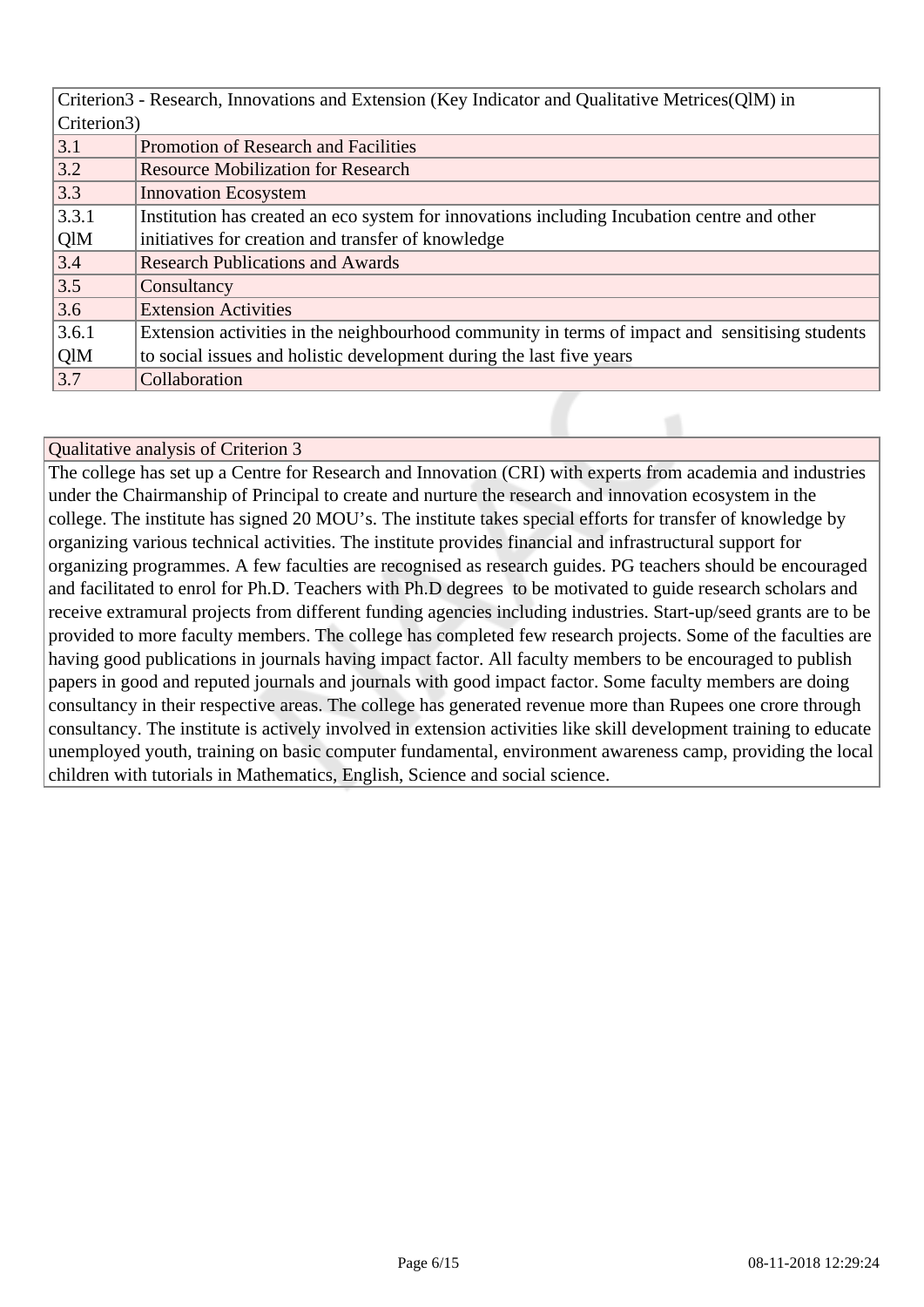|                                                                                                              | Criterion4 - Infrastructure and Learning Resources (Key Indicator and Qualitative Metrices (QIM) in |  |  |
|--------------------------------------------------------------------------------------------------------------|-----------------------------------------------------------------------------------------------------|--|--|
|                                                                                                              | Criterion4)                                                                                         |  |  |
| 4.1                                                                                                          | <b>Physical Facilities</b>                                                                          |  |  |
| 4.1.1                                                                                                        | The institution has adequate facilities for teaching - learning. viz., classrooms, laboratories,    |  |  |
| QlM                                                                                                          | computing equipment, etc.                                                                           |  |  |
| 4.1.2<br>The institution has adequate facilities for sports, games (indoor, outdoor), gymnasium, yoga centre |                                                                                                     |  |  |
| QlM                                                                                                          | etc., and cultural activities                                                                       |  |  |
| 4.2                                                                                                          | Library as a Learning Resource                                                                      |  |  |
| 4.2.1                                                                                                        | Library is automated using Integrated Library Management System (ILMS)                              |  |  |
| QlM                                                                                                          |                                                                                                     |  |  |
| 4.2.2                                                                                                        | Collection of rare books, manuscripts, special reports or any other knowledge resource for library  |  |  |
| QlM<br>enrichment                                                                                            |                                                                                                     |  |  |
| 4.3                                                                                                          | <b>IT</b> Infrastructure                                                                            |  |  |
| 4.3.1                                                                                                        | Institution frequently updates its IT facilities including Wi-Fi                                    |  |  |
| QlM                                                                                                          |                                                                                                     |  |  |
| 4.4                                                                                                          | Maintenance of Campus Infrastructure                                                                |  |  |
| 4.4.2                                                                                                        | There are established systems and procedures for maintaining and utilizing physical, academic       |  |  |
| QlM                                                                                                          | and support facilities - laboratory, library, sports complex, computers, classrooms etc.            |  |  |

The institute has adequate infrastructure required for teaching and learning. It has around 40 class rooms, 4 seminar rooms, well equipped laboratories, common workshop, Central Library with Reading room, departmental libraries, Boys Hostel (345 inmates) and Girls Hostel (440 inmates). Some of the Classrooms and seminar halls have LCD projectors. The institute has a network of more than 800 computers within the campus which is supported by LAN with 100Mbps Internet connectivity. Wi-fi exists in selected areas and in hostels. Few software are licensed and other are open source. Library is spreads over an area of 1000 sq. meter having 63,119 books with 11120 titles along with e-journals with limited accessibility. The library has institutional membership of DELNET. Library is fully automated with ECAP 2.0 version. It has collection of few rare books. Working hour is from 9AM to 7PM on working days and on holidays from 10AM to 1PM. The college allocates budget for the maintenance of the infrastructures, laboratories and the classrooms. The maintenance and the cleaning of the classrooms and the laboratories are taken care by third party contracts and non-teaching staff. The IT infrastructure and some other electrical systems are maintained with AMC. The college has cricket ground, basketball court, football ground, Gym, auditorium etc. for indoor and outdoor sports and games. Electronic surveillance system ensures security in the campus. Imparting of instruction in soft skills is provided through well-equipped Language laboratory. It provides uninterrupted power supply through 250 KVA generator and has adequate water supply. Computer labs are well equipped. Central RO plant is available. College has installed one solar panel system of 200 KW. ERP system helps to manage the entire administration, campus operation and academic management in an efficient way. The students are encouraged to participate in extra-curricular activities like Indoor & Outdoor Sports, Cultural Activities and laurel prizes.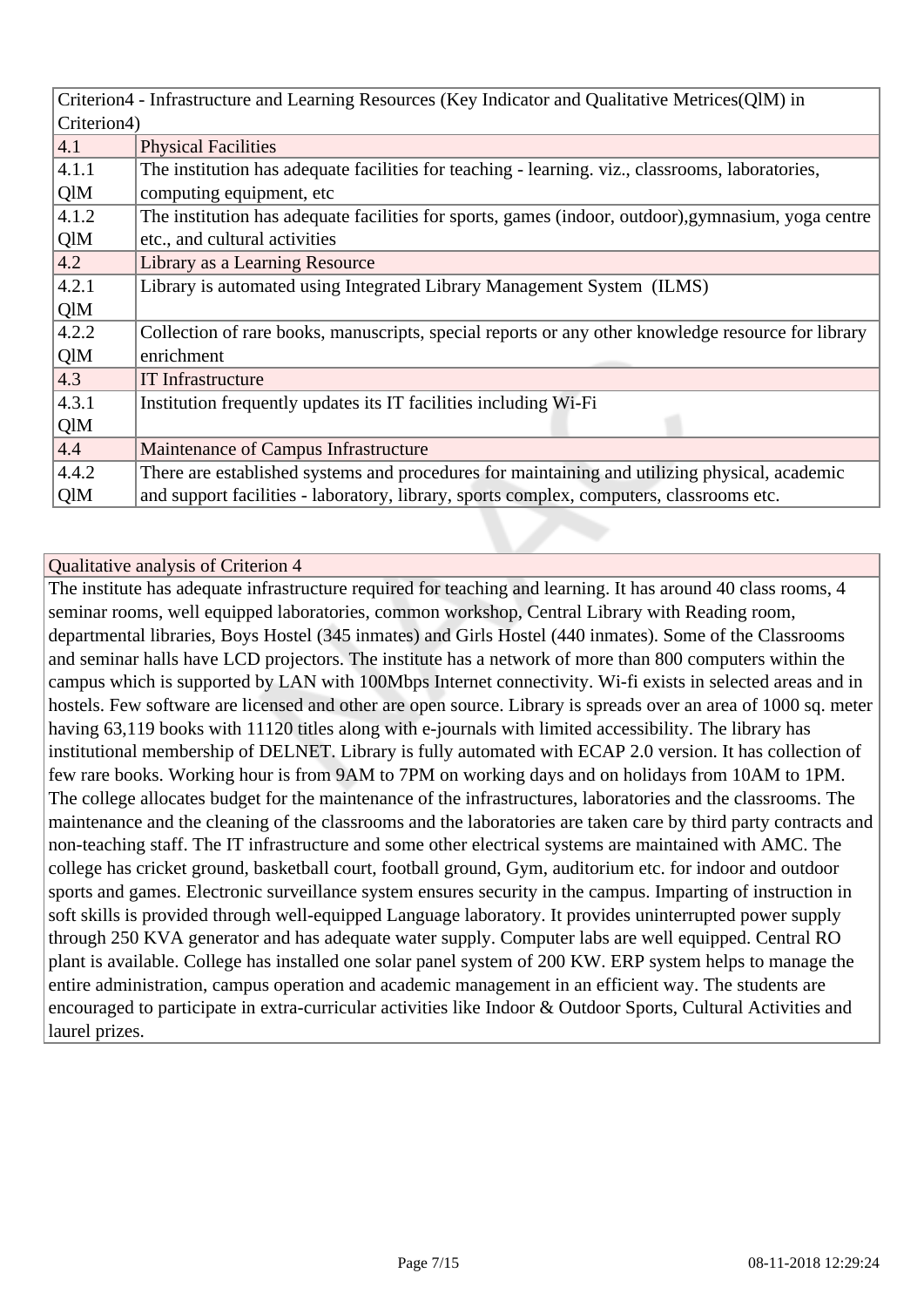|       | Criterion5 - Student Support and Progression (Key Indicator and Qualitative Metrices (QIM) in Criterion5) |                                                                                                     |  |  |
|-------|-----------------------------------------------------------------------------------------------------------|-----------------------------------------------------------------------------------------------------|--|--|
|       | 5.1                                                                                                       | <b>Student Support</b>                                                                              |  |  |
|       | 5.2                                                                                                       | <b>Student Progression</b>                                                                          |  |  |
|       | 5.3                                                                                                       | <b>Student Participation and Activities</b>                                                         |  |  |
| 5.3.2 |                                                                                                           | Presence of an active Student Council & representation of students on academic & administrative     |  |  |
|       | QlM                                                                                                       | bodies/committees of the institution                                                                |  |  |
|       | 5.4                                                                                                       | Alumni Engagement                                                                                   |  |  |
| 5.4.1 |                                                                                                           | The Alumni Association/Chapters (registered and functional) contributes significantly to the        |  |  |
|       | QlM                                                                                                       | development of the institution through financial and non financial means during the last five years |  |  |

College organizes Annual Sports, Technical and Cultural events every year. All these events are organized by student clubs along with the faculty advisors of all the departments. Some students have participated and obtained prizes in different sports at the University and State level. Various committees such as Anti-Ragging Cell, Grievance Redressal committee and Committee for 'Sexual Harassment of women' at work place are functioning. Anti-ragging and IQAC have student representatives. Around 150 students get benefit of institutional scholarships, free ships, etc apart from government schemes. The academic result of students in last five years is good. On-campus placement is rather moderate. The Placement cell needs to put more efforts to place more number of students. The number of students going into higher education is moderate. The college arranges training for GATE and other competitive examinations. There is no formal Student Council, however, the Class Representatives (CR), nominated by the teachers play important roles in student related matters and activities. The institute has an active student club responsible for conducting cultural activities, cocurricular and extracurricular activities, technical quizzes etc. The college has registered Alumni Association. Alumni help the institute towards placements of students. Contribution of the alumni for the development of the institute is appreciable.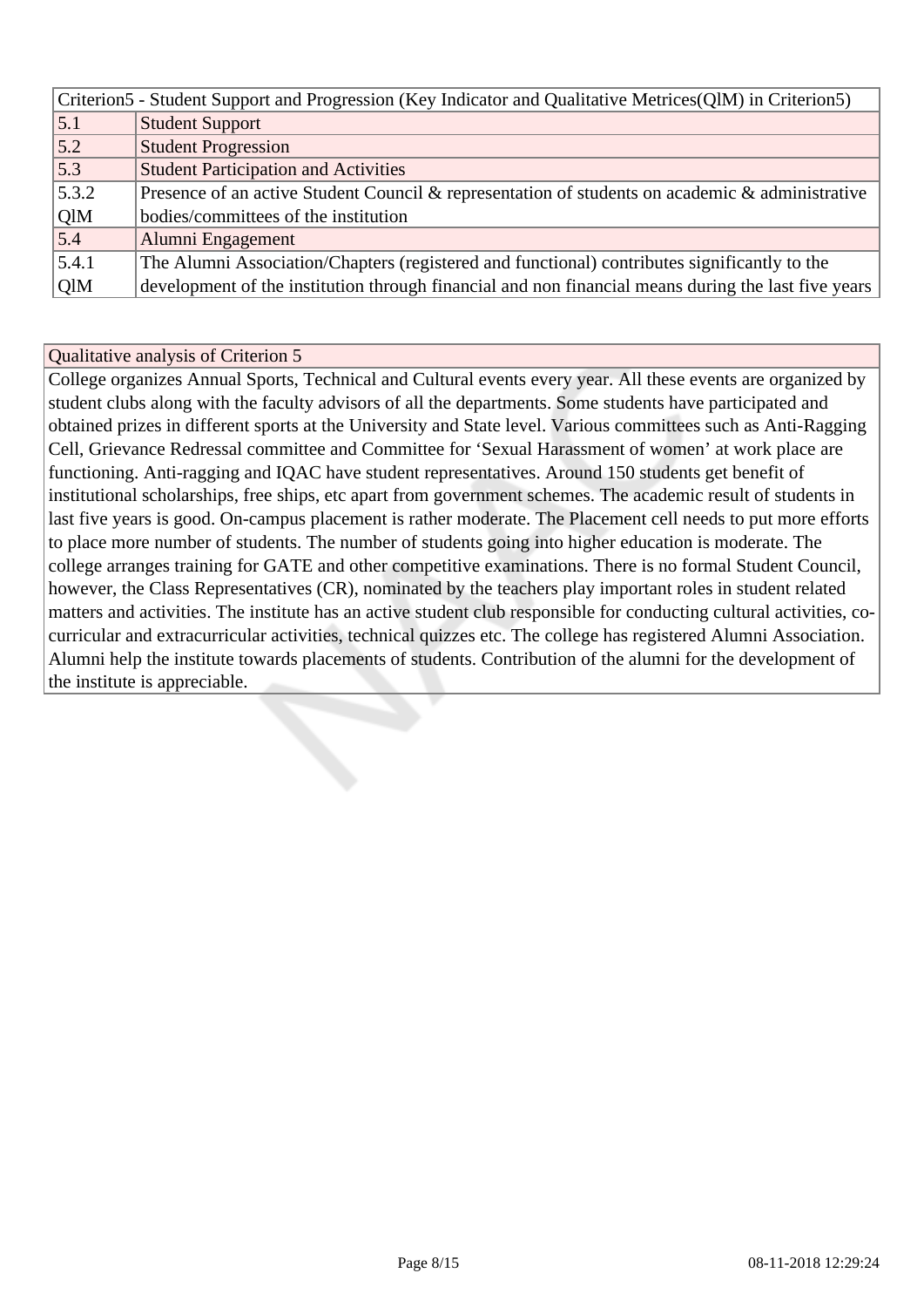|            | Criterion6 - Governance, Leadership and Management (Key Indicator and Qualitative Metrices(QlM) in   |  |  |  |
|------------|------------------------------------------------------------------------------------------------------|--|--|--|
|            | Criterion6)                                                                                          |  |  |  |
| 6.1        | <b>Institutional Vision and Leadership</b>                                                           |  |  |  |
| 6.1.1      | The governance of the institution is reflective of an effective leadership in tune with the vision   |  |  |  |
| QlM        | and mission of the institution                                                                       |  |  |  |
| 6.1.2      | The institution practices decentralization and participative management                              |  |  |  |
| QlM        |                                                                                                      |  |  |  |
| 6.2        | <b>Strategy Development and Deployment</b>                                                           |  |  |  |
| 6.2.1      | Perspective/Strategic plan and Deployment documents are available in the institution                 |  |  |  |
| QlM        |                                                                                                      |  |  |  |
| 6.2.2      | Organizational structure of the institution including governing body, administrative setup, and      |  |  |  |
| QlM        | functions of various bodies, service rules, procedures, recruitment, promotional policies as well as |  |  |  |
|            | grievance redressal mechanism                                                                        |  |  |  |
| 6.2.4      | Effectiveness of various bodies/cells/committees is evident through minutes of meetings and          |  |  |  |
| QlM        | implementation of their resolutions                                                                  |  |  |  |
| 6.3        | <b>Faculty Empowerment Strategies</b>                                                                |  |  |  |
| 6.3.1      | The institution has effective welfare measures for teaching and non-teaching staff                   |  |  |  |
| QlM        |                                                                                                      |  |  |  |
| 6.3.5      | Institution has Performance Appraisal System for teaching and non-teaching staff                     |  |  |  |
| QlM        |                                                                                                      |  |  |  |
| 6.4        | Financial Management and Resource Mobilization                                                       |  |  |  |
| 6.4.1      | Institution conducts internal and external financial audits regularly                                |  |  |  |
| QlM        |                                                                                                      |  |  |  |
| 6.4.3      | Institutional strategies for mobilisation of funds and the optimal utilisation of resources          |  |  |  |
| QlM        |                                                                                                      |  |  |  |
| 6.5        | <b>Internal Quality Assurance System</b>                                                             |  |  |  |
| 6.5.1      | Internal Quality Assurance Cell (IQAC) has contributed significantly for institutionalizing the      |  |  |  |
| QlM        | quality assurance strategies and processes                                                           |  |  |  |
| 6.5.2      | The institution reviews its teaching learning process, structures $\&$ methodologies of operations   |  |  |  |
| <b>QlM</b> | and learning outcomes at periodic intervals through IQAC set up as per norms                         |  |  |  |
| 6.5.5      | Incremental improvements made during the preceding five years (in case of first cycle)               |  |  |  |
| QlM        |                                                                                                      |  |  |  |
|            | Post accreditation quality initiatives (second and subsequent cycles)                                |  |  |  |

The college is under a trust and there is a governing body as per AICTE norms. The management gets the information from Academics Branch, Examination Branch, Administration Branch, Accounts & Audit Branch, head of the departments, teaching staff and non teaching staff to review the activities of the institution. The administrative authorities need to develop Entrepreneur development cell to create entrepreneur culture in the institutions. Internal Quality Assurance Cell exists, however the cell to be proactive to improve the quality of education in the institutions. The college has different welfare schemes such as EPF, gratuity, group insurance, maternity leave etc. for the employees. Various committees are formed to carry out the developmental need of the institute. Research and Development cell promotes the research work and encourage the students to publish papers in reputed conferences and journals. They are encouraging the staff and students to conduct conferences and workshop to create the awareness and opportunities in respective fields. College Academic council advised to improve the existing facilities in laboratories. Resource mobilization is largely through student fees. The college maintains audited statement of accounts and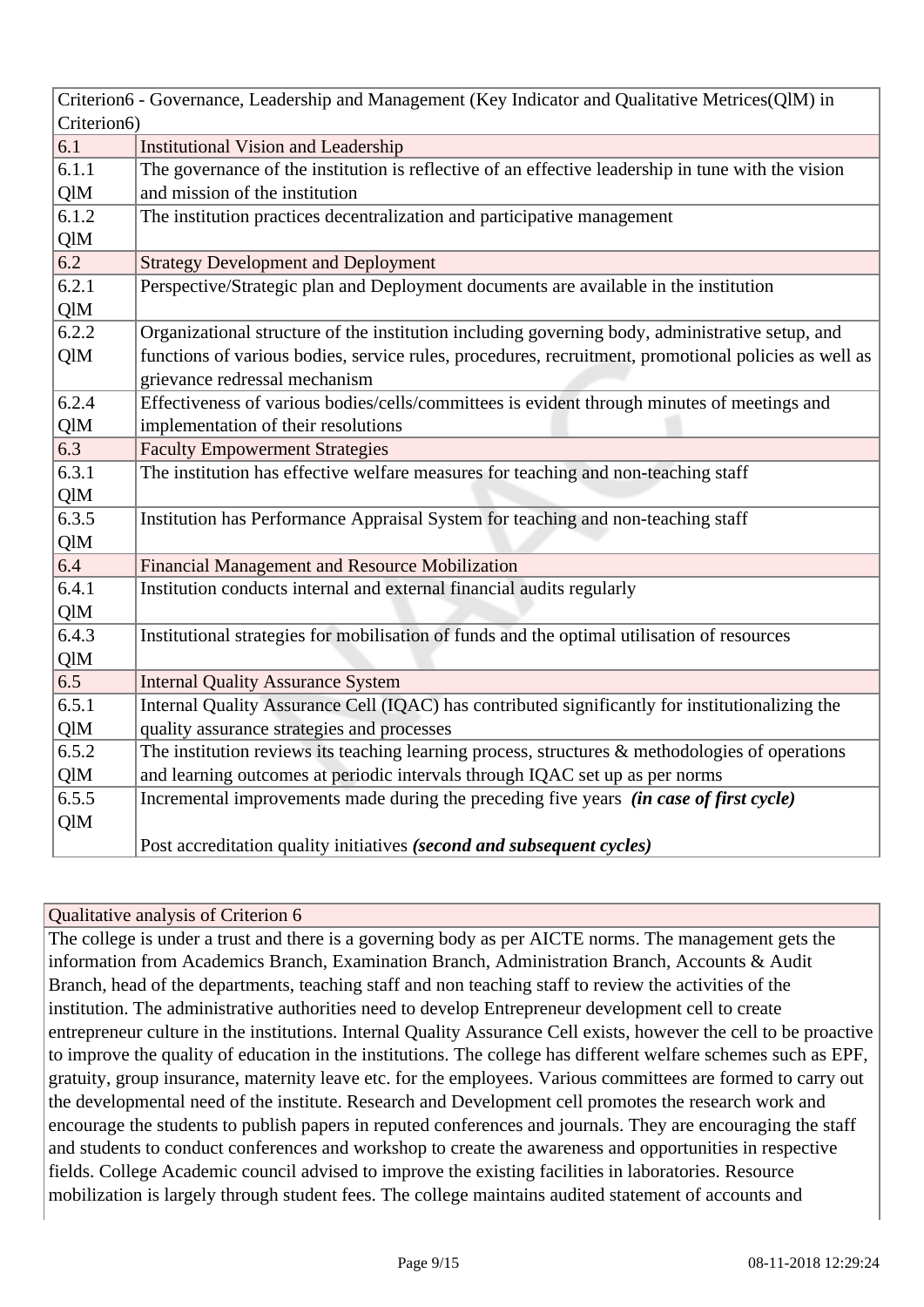maintains a balance sheet and thereby maintaining complete transparency in its financial functioning. College has implemented most of the recommendations of the previous accreditation by NAAC peer team.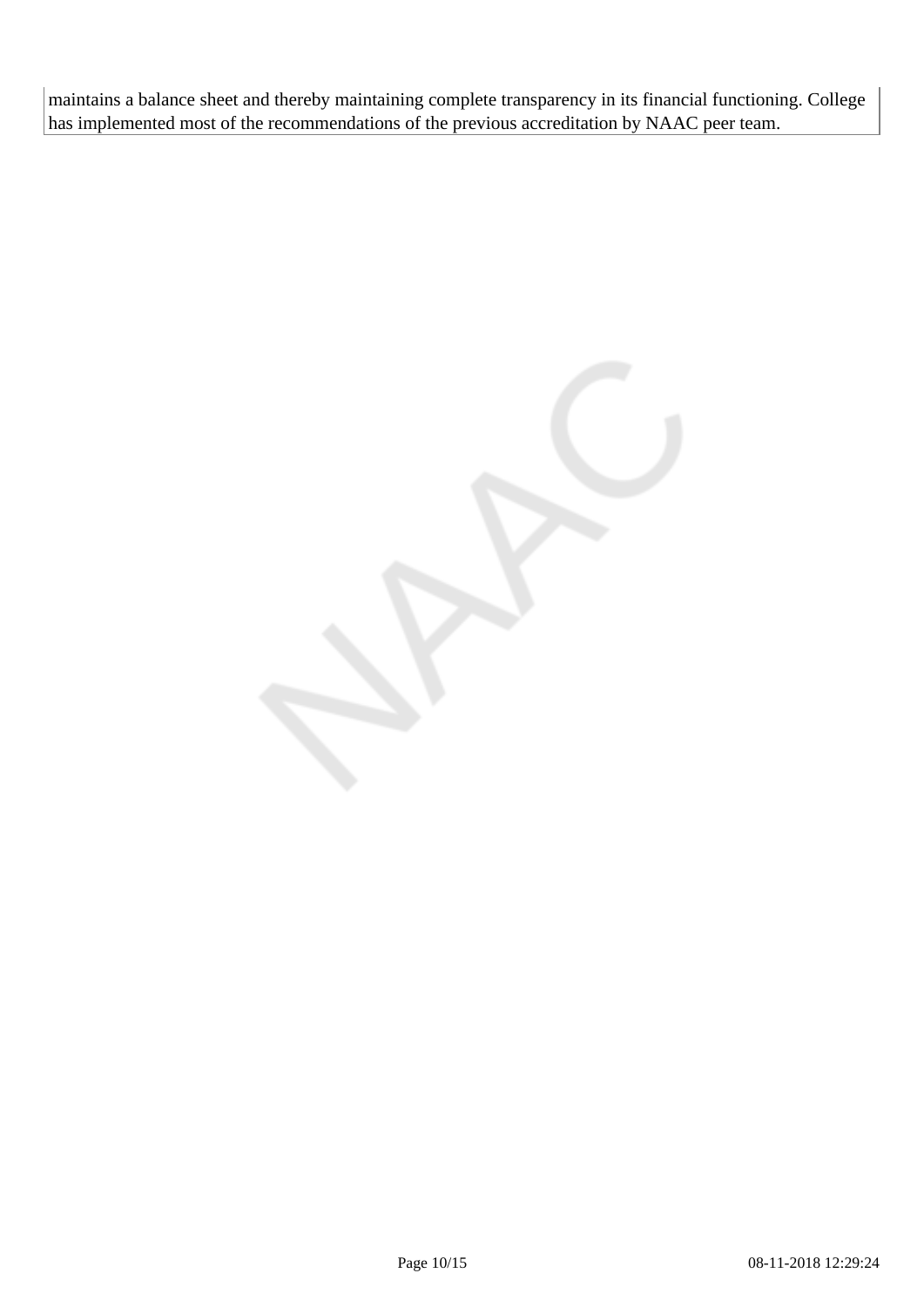| Criterion7 - Institutional Values and Best Practices (Key Indicator and Qualitative Metrices(QlM) in     |                                                                                                     |  |  |  |
|----------------------------------------------------------------------------------------------------------|-----------------------------------------------------------------------------------------------------|--|--|--|
|                                                                                                          | Criterion7)                                                                                         |  |  |  |
| 7.1                                                                                                      | <b>Institutional Values and Social Responsibilities</b>                                             |  |  |  |
| 7.1.2                                                                                                    | Institution shows gender sensitivity in providing facilities such as                                |  |  |  |
| QlM                                                                                                      | a) Safety and Security                                                                              |  |  |  |
|                                                                                                          | b) Counselling                                                                                      |  |  |  |
| c) Common Room                                                                                           |                                                                                                     |  |  |  |
| 7.1.5                                                                                                    | Waste Management steps including:                                                                   |  |  |  |
| QlM                                                                                                      | Solid waste management<br>$\bullet$                                                                 |  |  |  |
|                                                                                                          | Liquid waste management<br>$\bullet$                                                                |  |  |  |
|                                                                                                          | E-waste management                                                                                  |  |  |  |
|                                                                                                          |                                                                                                     |  |  |  |
| 7.1.6                                                                                                    | Rain water harvesting structures and utilization in the campus                                      |  |  |  |
| QlM                                                                                                      |                                                                                                     |  |  |  |
| 7.1.7                                                                                                    | <b>Green Practices</b>                                                                              |  |  |  |
| QlM<br>Students, staff using                                                                             |                                                                                                     |  |  |  |
|                                                                                                          | <b>Bicycles</b><br>a)                                                                               |  |  |  |
|                                                                                                          | <b>Public Transport</b><br>b)                                                                       |  |  |  |
|                                                                                                          | Pedestrian friendly roads<br>$\mathcal{C}$ )                                                        |  |  |  |
|                                                                                                          | Plastic-free campus<br>$\bullet$                                                                    |  |  |  |
|                                                                                                          | Paperless office<br>$\bullet$                                                                       |  |  |  |
|                                                                                                          | Green landscaping with trees and plants                                                             |  |  |  |
| 7.1.18                                                                                                   | Institution organizes national festivals and birth / death anniversaries of the great Indian        |  |  |  |
| QlM<br>personalities                                                                                     |                                                                                                     |  |  |  |
| The institution maintains complete transparency in its financial, academic, administrative and<br>7.1.19 |                                                                                                     |  |  |  |
| QlM                                                                                                      | auxiliary functions                                                                                 |  |  |  |
| 7.2                                                                                                      | <b>Best Practices</b>                                                                               |  |  |  |
| 7.2.1                                                                                                    | Describe at least two institutional best practices (as per NAAC Format)                             |  |  |  |
| QlM                                                                                                      |                                                                                                     |  |  |  |
| 7.3                                                                                                      | <b>Institutional Distinctiveness</b>                                                                |  |  |  |
| 7.3.1                                                                                                    | Describe/Explain the performance of the institution in one area distinctive to its vision, priority |  |  |  |
| QlM                                                                                                      | and thrust                                                                                          |  |  |  |

The institution addresses the issues of gender sensitivity by taking care of the Safety & Security in general and girls in particular. The institute has installed several CCTV cameras at different strategic locations. The institute has students counselling cell and for every class there is one faculty mentor. It has provision for girls' and boys' common room. The college is well maintained and keeps good hygiene. Not only is the academic area clean but the playgrounds and general areas as well as the hostels, toilets and other amenities are kept in good shape. The campus is well endowed with greenery, trees, potted plants. It has provision for solid, liquid and e- waste management. Solid waste is handed over to local municipality whereas liquid waste of wash rooms directly goes to municipal sewage line. E-waste is handed over to e-waste recycler. Rainwater harvesting system is in place. To promote green practice the institute encourages use of bicycle and public transport, plastic free campus green landscaping with tree and plants. The institute celebrates national festival, birth anniversaries of great Indian personalities and different important days such as Teachers Day, Engineers Day etc. Institutional best practice is to 1) deliver effective knowledge transfer to the students for their allround development. 2) to encourage and prepare the students and faculties to appear and qualify Certified Lab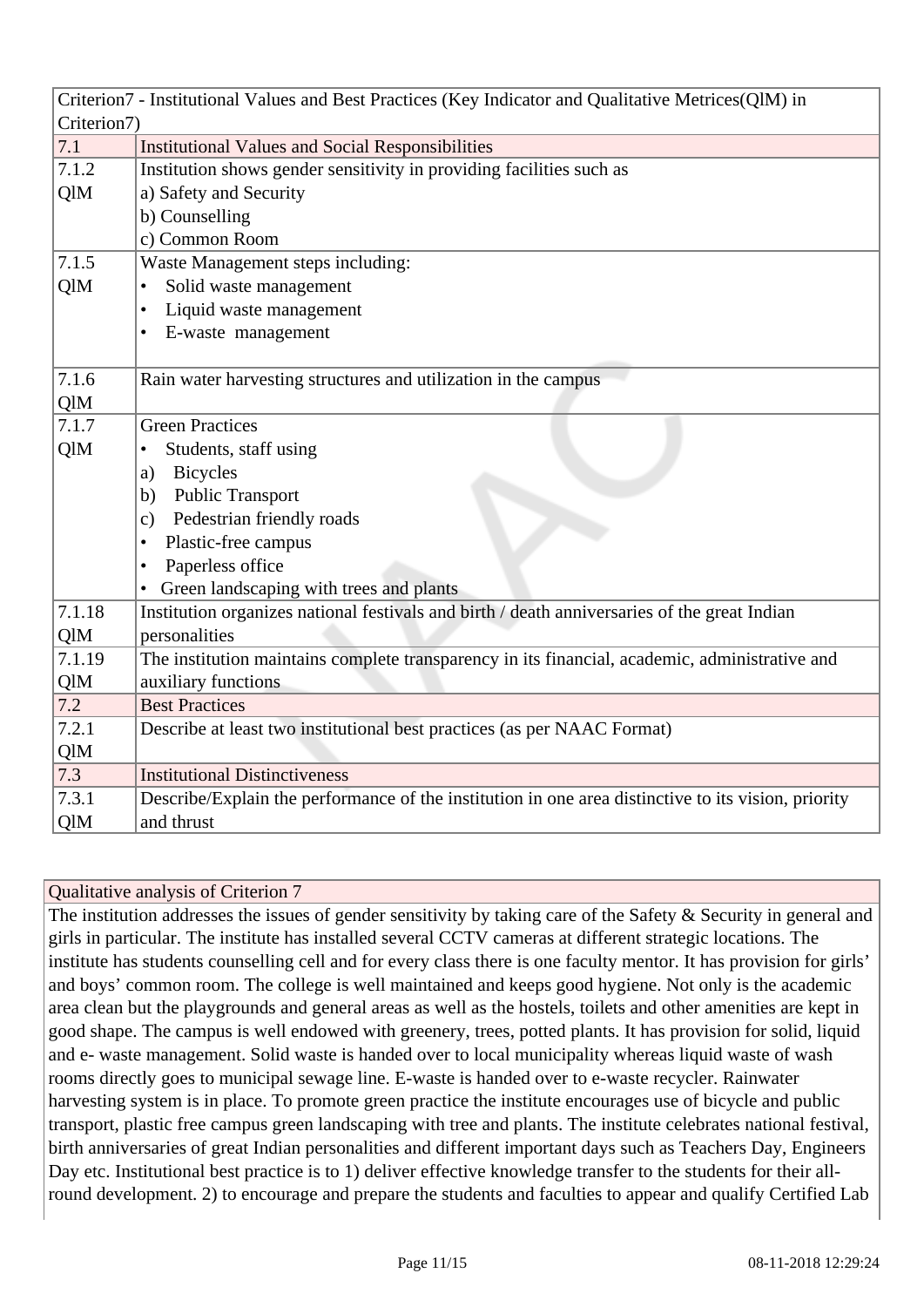view Associate Developer (CLAD). Institutional distinctiveness is to create an ambience that provides a probing environment in the area of career and setting of goals for the social sustainability of the students.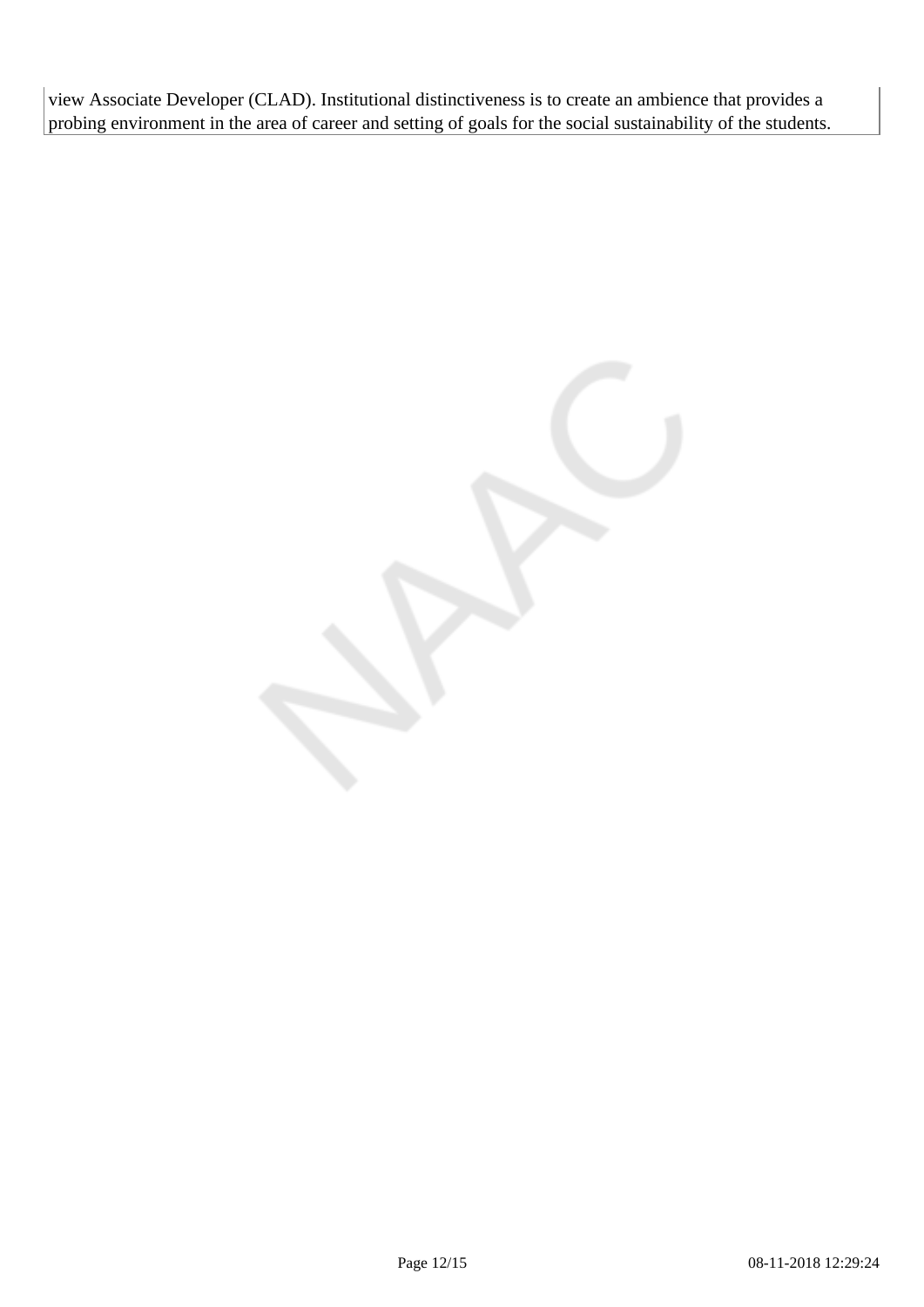#### **Section III:OVERALL ANALYSIS**based on Institutional strengths.Weaknesses,Opportunities & Challenges(**SWOC)(up to 500 words)**

#### Strength

#### **Strength**

- 1. Adequate physical infrastructure
- 2. Visionary and committed management
- 3. Qualified and dedicated faculty and staff
- 4. Slow learners are provided with remedial classes
- 5. Recognized under 2(f) and 12(B) categories of UGC

#### **Weakness**

- 1. Less number of publications in good reputed journals
- 2. No research projects at present
- 3. Limited placement in core industries
- 4. Lack of innovative add-on and skill courses
- 5. No linkages with National institute of repute

### **Opportunities**

- 1. Large campus area for further extension
- 2. Possibility to establish incubation centre for entrepreneurship development
- 3. To avail research project related to rural area development from different funding agencies
- 4. To promote industry oriented technical courses
- 5. To introduce job-oriented courses
- 6. To contribute effectively for the development of the region through research and extension activities

## **Challenges**

- 1. Attracting meritorious students
- 2. To fill up all the seats of PG and Ph.D. programmes
- 3. To place all the students with good package
- 4. To obtain funded projects
- 5. To retain qualified and senior faculty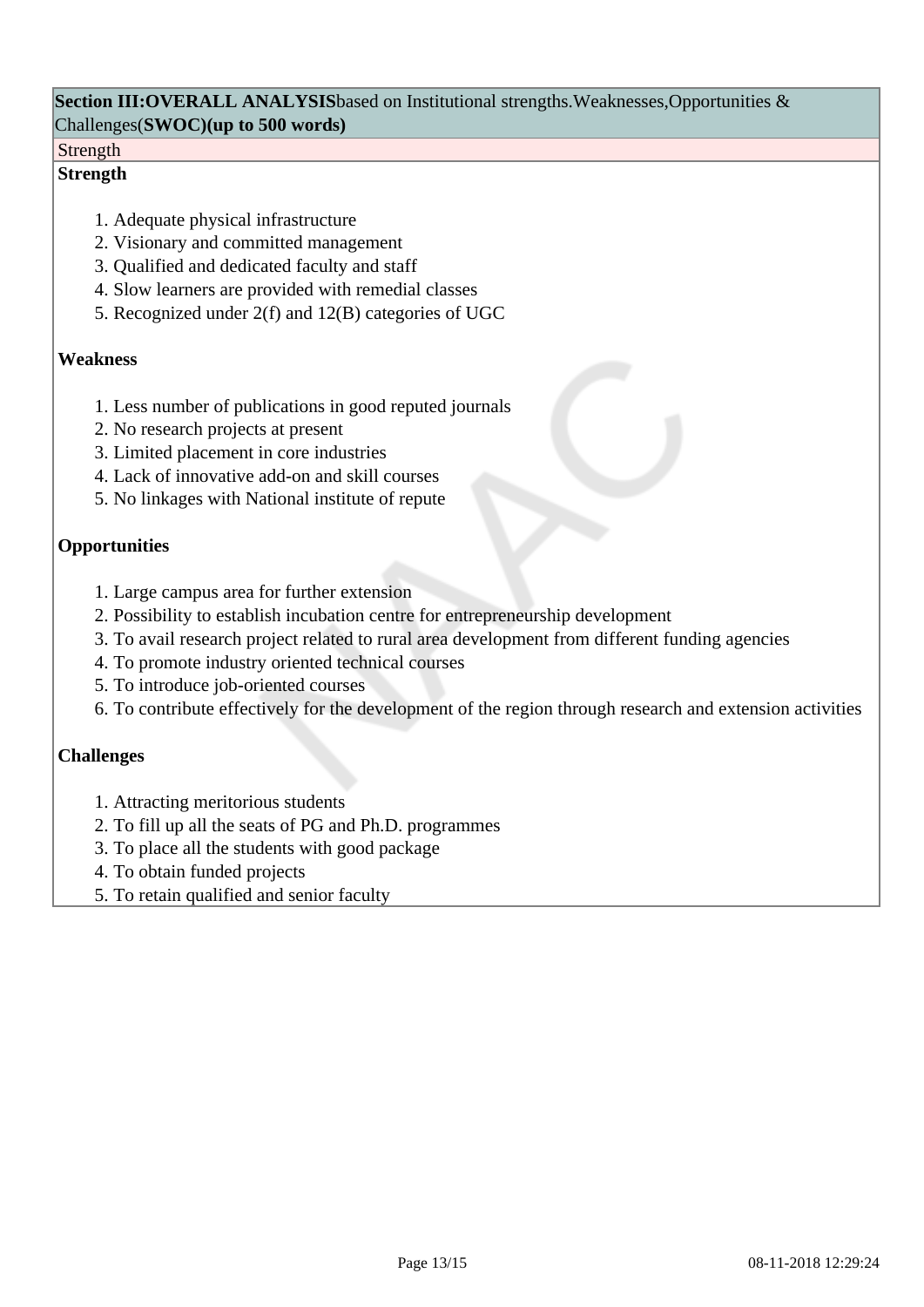#### **Section IV:Recommendations for Quality Enhancement of the Institution**

(Please limit to **ten major ones** and use telegraphic language) (It is not necessary to indicate all the ten bullets)

- Perspective planning and strategic development of the college is to be focussed and published
- To encourage faculty members to submit projects to different funding agencies
- To install ICT infrastructures including smart and interactive board in the class rooms
- Steps to be taken to publish research papers in reputed peer reviewed journals
- To make provision for seed money to the faculty members to start research work
- To publish papers in peer reviewed journals having good impact factors
- Functioning of IQAC to be strengthened
- To make renovation of the first-year hostels including installations of more fans in the rooms
- To make arrangement of cubical with all facilities for the faculty members
- Innovation and incubation centre to be established for entrepreneurship development

#### **I have gone through the observations of the Peer Team as mentioned in this report**

**Signature of the Head of the Institution**

**Seal of the Institution**